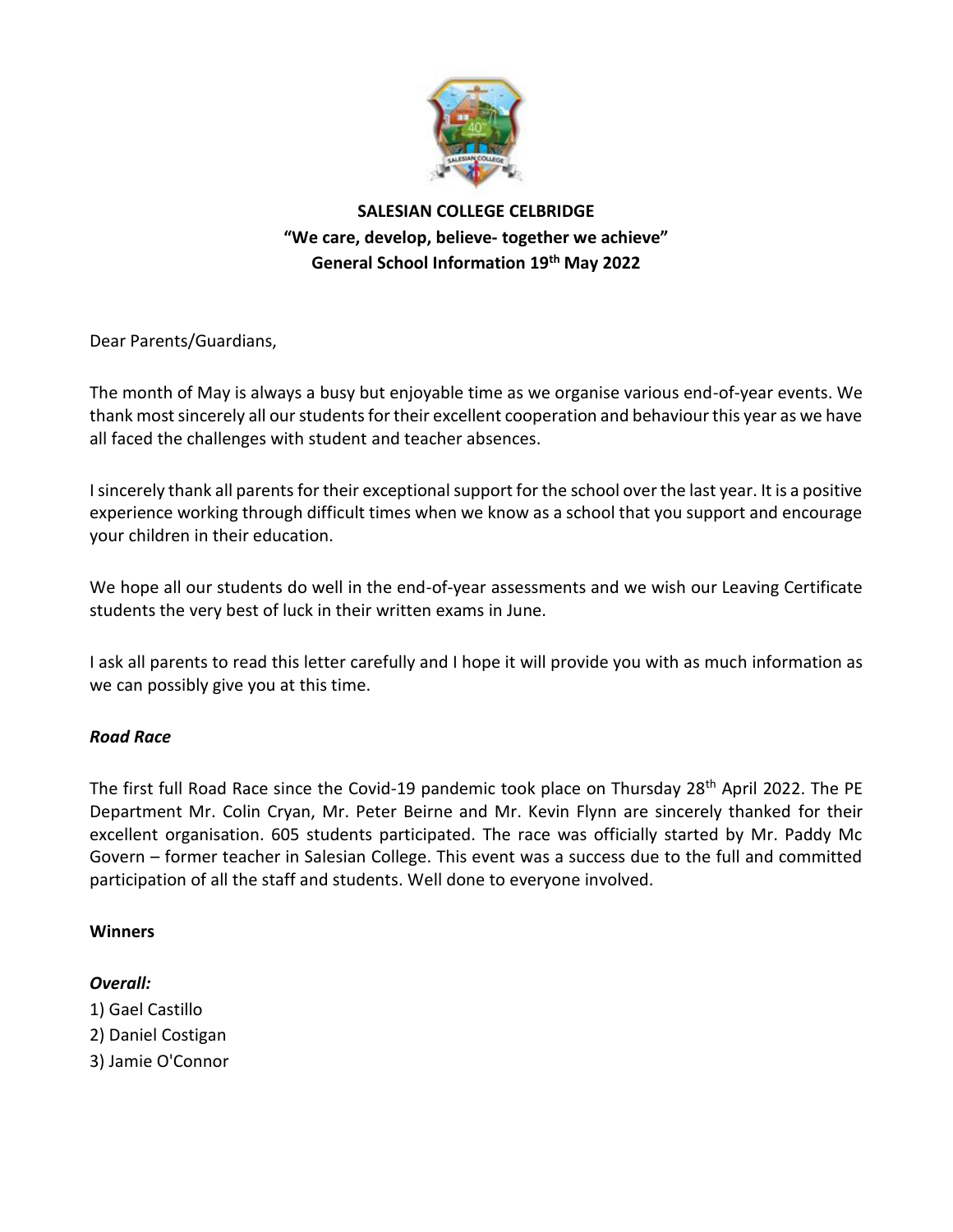### *6th Year:*

1) Conor King 2) Jack O'Brien 3) Martin Egan

# *TY / 5thYear:*

1) Gael Castillo 2) Jamie O'Connor 3) Ben Tynan

# *3rd Year:*

1) Daniel Costigan 2) Conor O'Brien 3) Diarmuid Finn

# *2nd Year:*

1) Ewan Jackson 2) Finn Groen 3) Luke Gilmartin

### *1st Year:*

1) Luke Cullen 2) Dylan Hegarty 3) Thomas Darcy

# *Sports Day*

Well done and thanks to all students for their participation in our Sports Day rescheduled to Thursday 19<sup>th</sup> due to weather concerns. We also thank our wonderful Parents Association and all the volunteers who organised the BBQ. We sincerely thank all our sponsors and all monies raised will go towards supporting our students.

# *6 th Year Graduation & Donations of Uniform – Senior Ties and Jumpers*

I congratulate our 6<sup>th</sup> year students who will attend their formal graduation ceremony on Tuesday 24<sup>th</sup> May 2022. I believe they are strong, resilient young men now and we hope they always value the Salesian principles of reason and loving kindness. We welcome any donations to the school of senior ties and senior jumpers in good condition and clean. Please leave them with Ms. Kearns, thank you.

### *House Exams*

The timetable for the exams will be published for all students next week. During the exams all thirdyear students will be timetabled for study blocks. Third year students must attend for the full school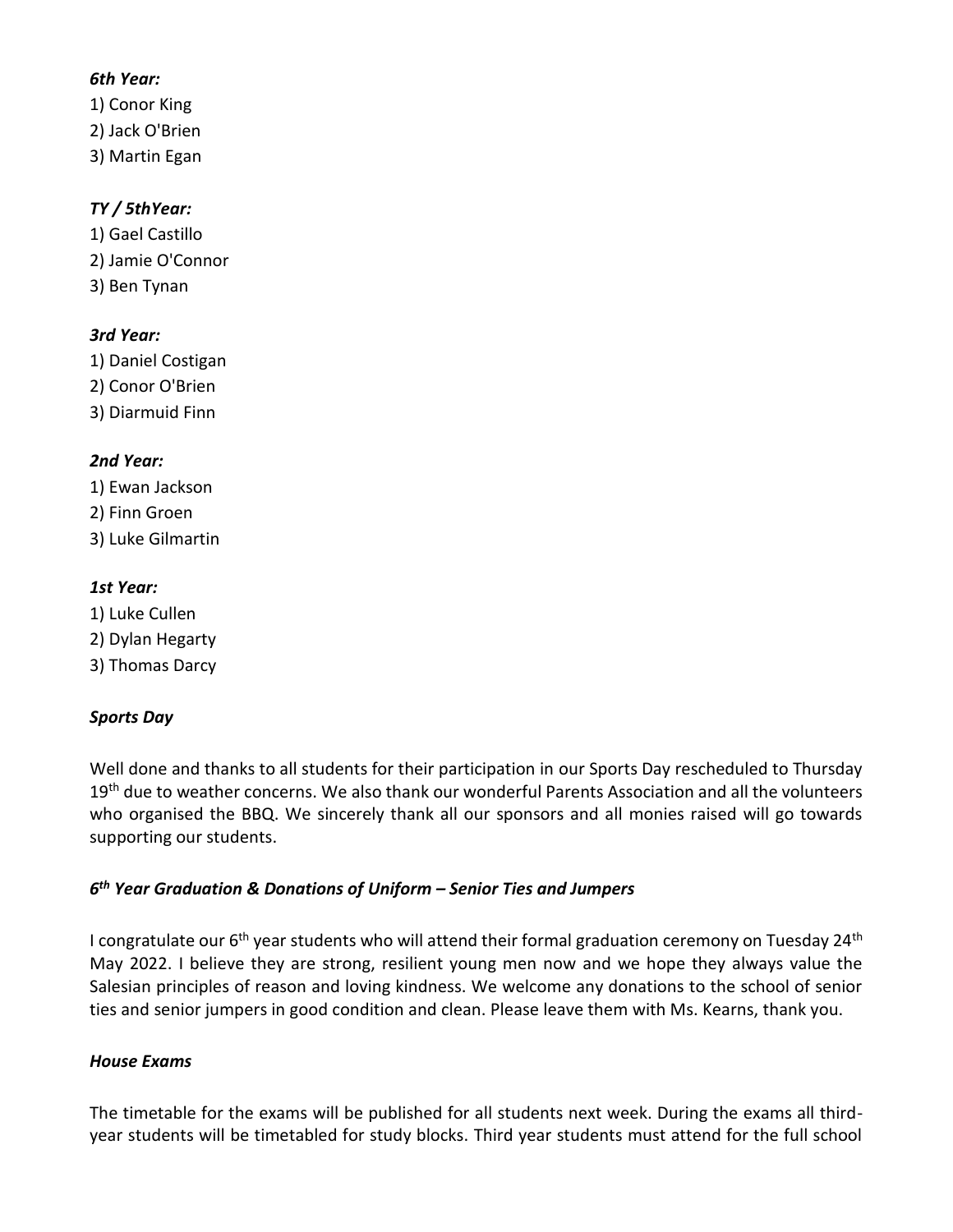day during the exams - there are no early finishes for third years. Full cooperation with all school rules still applies and **all students must wear their full school uniform until the end of the school year.** Please do not send notes in regarding the wearing of runners instead of correct school shoes – the uniform is for the full school year.

### *Junior & Leaving Certificate Exams*

Junior and Leaving Certificate students must be on the school premises the morning of their first exam on Wednesday 8<sup>th</sup> June no later than 8.50am. Students must have their exam numbers with them, they must sign in with the State Examination Commission invigilators and be assigned to their exam centre.

As there is no supervision allocated for students during the Junior and Leaving Certificate exams all students must leave the school premises once they have finished their exams. They will not be allowed to stay in the hall or wait outside on the grounds. Students must make their own lunchtime arrangements and will only be allowed back into the school 15 minutes before their next exam.

### *Introduction of one-hour classes in Salesian College for New School Year 2022-2023*

Following a lot of planning and preparation next year all our classes will be one hour in length. We know this will be a big change for students and teachers alike moving from 40-minute classes to 60 minute classes. There are many reasons why Salesian College has decided to implement this change.

One of the main reasons is the new Junior Cycle Curriculum which highlights the need for differentiated teaching in the classroom. There are many different types of learners, and their differentiated needs should be accounted for in each class. This requires different methodologies to be used in the classroom. A one-hour lesson will allow more time for these methodologies to be used.

It also allows for more time for constructed feedback to be given to the students and allows more personal and individual feedback. This "Assessment for Learning" feedback allows the student to gain a greater understanding of their work and a greater level of inclusion.

The new Junior Cycle also requires a greater use of ICT in the classroom. Students are required to research a piece of work and complete a Classroom Based Assessment (CBA) in all subjects. This may involve a presentation to the class either as an individual or as part of a group. The one-hour lesson allows the time for this interaction to take place.

Wellbeing is embedded as an integral part of the new Junior Cycle Programme and each school has to deliver 400 hours of dedicated Wellbeing over the three years in the Junior Cycle. The one-hour lessons allow specific subjects of CSPE, SPHE, PE and Digital to meet the time requirements.

The decision has been discussed and presented to the Student Council, the Parents Association, and the Board of Management. We understand it is a big change but believe it will improve the Teaching & Learning experience in Salesian College for everyone.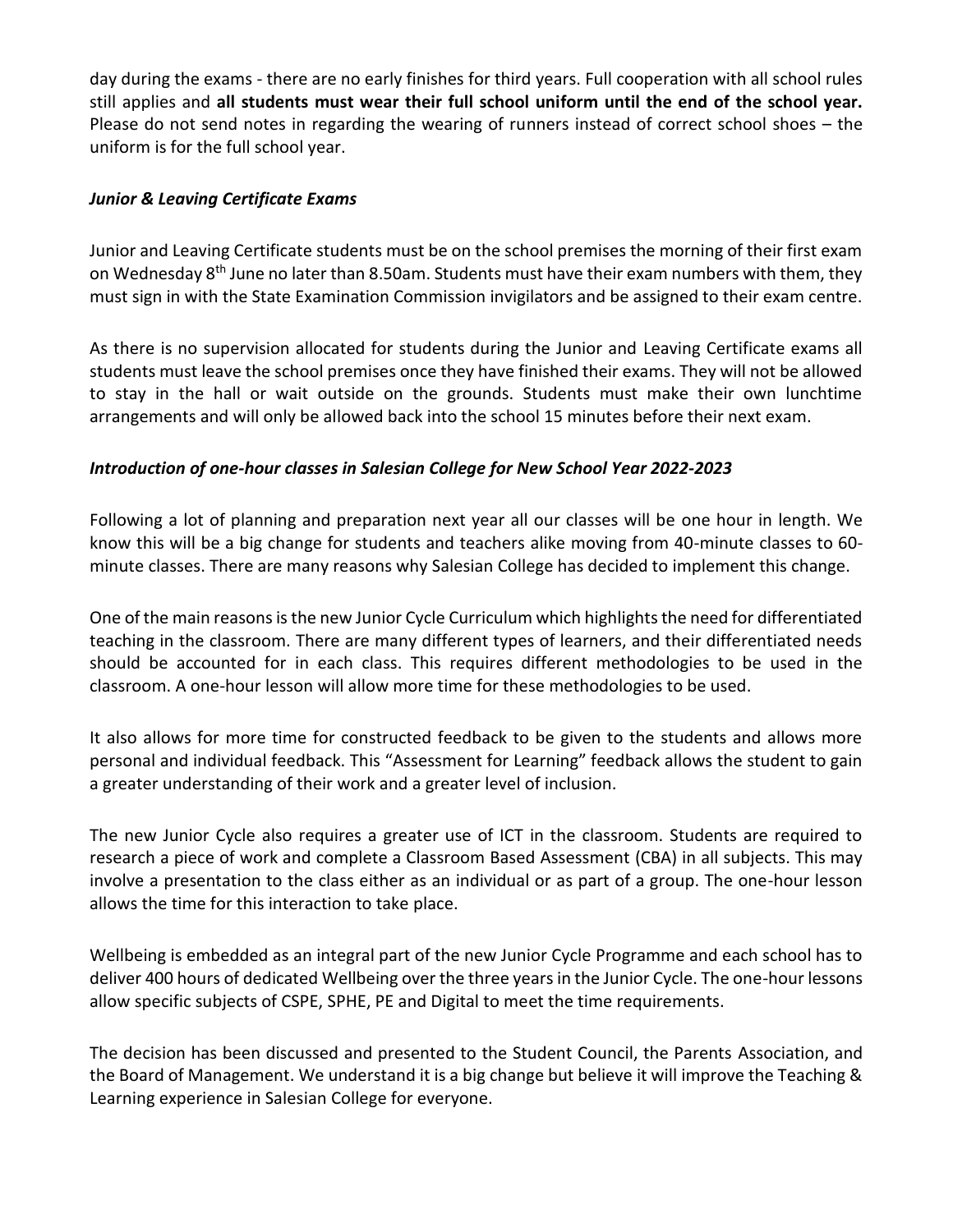#### *New Timetable Schedule for 2022-2023*

|                        | <b>Monday</b> | Tuesday     | Wednesday   | Thursday    | Friday                                    |
|------------------------|---------------|-------------|-------------|-------------|-------------------------------------------|
|                        | 8.45-8.50     | 8.45-8.50   | 8.45-8.50   | 8.45-8.50   | No Form class -<br>will<br>students<br>go |
|                        | Form Class    | Form Class  | Form Class  | Form Class  | their<br>straight to<br>first class.      |
| Period<br>$\mathbf{1}$ | 8.50-9.50     | 8.50-9.50   | 8.50-9.50   | 8.50-9.50   | 8.45-9.45                                 |
| Period<br>2            | 9.50-10.50    | 9.50-10.50  | 9.50-10.50  | 9.50-10.50  | 9.45-10.45                                |
| <b>Break</b>           | 10.50-11.10   | 10.50-11.10 | 10.50-11.10 | 10.50-11.10 | 10.45-11.45                               |
| Period<br>3            | 11.10-12.10   | 11.10-12.10 | 11.10-12.10 | 11.10-12.10 | <b>Break</b><br>11.45-12.05               |
| Period<br>4            | 12.10-13.10   | 12.10-13.10 | 12.10-13.10 | 12.10-13.10 | 12.05-13.05                               |
| Lunch                  | 13.10-13.50   | 13.10-13.50 | 13.10-13.50 | 13.10-13.50 | 13.05-14.05                               |
| Period<br>5            | 13.50-14.50   | 13.50-14.50 | 13.50-14.50 | 13.50-14.50 |                                           |
| Period<br>6            | 14.50-15.50   | 14.50-15.50 |             | 14.50-15.50 |                                           |

# *School Charge*

As you know each year all students pay their school charge of  $\epsilon$ 130. Unfortunately, the funds made available from the Department of Education & Skills are not sufficient to meet the school's financial needs and consequently voluntary schools like Salesian College are underfunded by approximately 25%.

This school charge is required to cover the cost of the: School Journal, 24 Hour Personal Insurance Cover, Cognitive ability tests, House Exams, Parents Association, Sports, Career Guidance & Counselling Services, Photocopying, Materials for non-exam years Practical & Optional subjects & ICT, Locker Rental & Maintenance. All students avail of these materials and resources in the school.

As a school we are very conscious of the economic impact of the Covid-19 Restrictions for all families and appreciate this letter seeking this payment will be a challenge for parents. Our installment plan last year was very successful, and I believe allowed parents to budget the school payments in an easier way so we will continue this system from now on. I invite parents/guardians to contact me directly in relation to this payment who may be in need of financial assistance.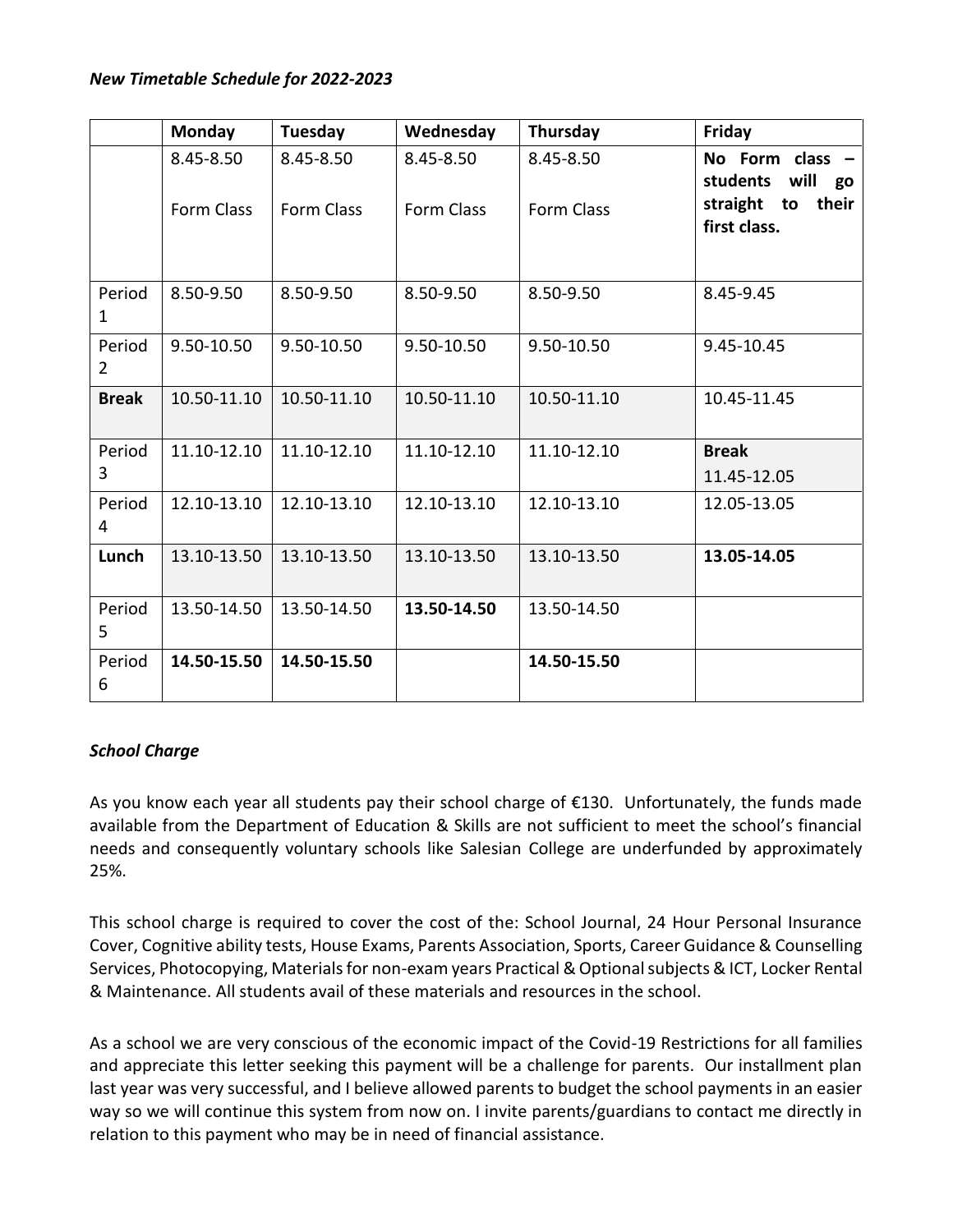We sincerely thank you all in advance for paying this charge. As you are aware, it is not possible to manage the school without your assistance and financial contribution. All monies paid to the school are fully accounted for and are put to use for all students for their academic, personal, and social development.

| <b>Payment Type</b> | <b>Single Student</b> | <b>Two Students</b> |
|---------------------|-----------------------|---------------------|
| Full Payment        | €130                  | €240                |
| 3 instalments       | €30 due 01-06-2022    | €60 due 01-06-202   |
|                     | €50 due 01-08-2022    | €90 due 01-08-2022  |
|                     | €50 due 01-10-2022    | €90 due 01-10-2022  |

This payment is made through our Easypayments system which is accessed through our school website. If you have any difficulty accessing your account or setting up this installment plan please email our school Bursar, [ebehan@Salesianscelbridge.com.](mailto:ebehan@Salesianscelbridge.com) **If you have an incoming first year student, this school charge has already been paid for 2022-2023.**

If you have any queries, please email the school at [office@salesianscelbridge.com](mailto:office@salesianscelbridge.com)

# *Information on Uniform Orders and Collection & School Calendar*

This information is now available on our school website [www.salesianscelbridge.com](http://www.salesianscelbridge.com/) – School Office Section. The deadline for the ordering of the uniform is **Friday 18th June**. Uniform orders can only be made through the school Easypayments on-line system.

Collection 6.00-7.00pm Wednesday 22<sup>nd</sup> June 2022 Collection 6.00-7.00pm. Thursday  $18<sup>th</sup>$  August 2022

Uniforms will not be sold on these evenings. **Orders for collection will not be processed through the school office.** If you are unable to attend on the collection dates, please make an arrangement with a neighbour or friend to collect it on your behalf.

Our uniform collection sessions are organised on a voluntary basis by our fantastic Parents Association, so we thank them in advance for their work. Students who do not have their full uniform for the school re-opening in the new academic year are not to attend school unless they have their full uniform.

# *Trousers & Shirts*

As we only provide the school jumpers and ties now and parents and guardians can purchase the school trousers and shirts themselves, we have some left-over stock of grey and white shirts and trousers. We will post a list of the available sizes next week and we will organise a morning sale before Friday 3<sup>rd</sup> June 2022. These will be available to purchase at a reduced price along with some secondhand jumpers.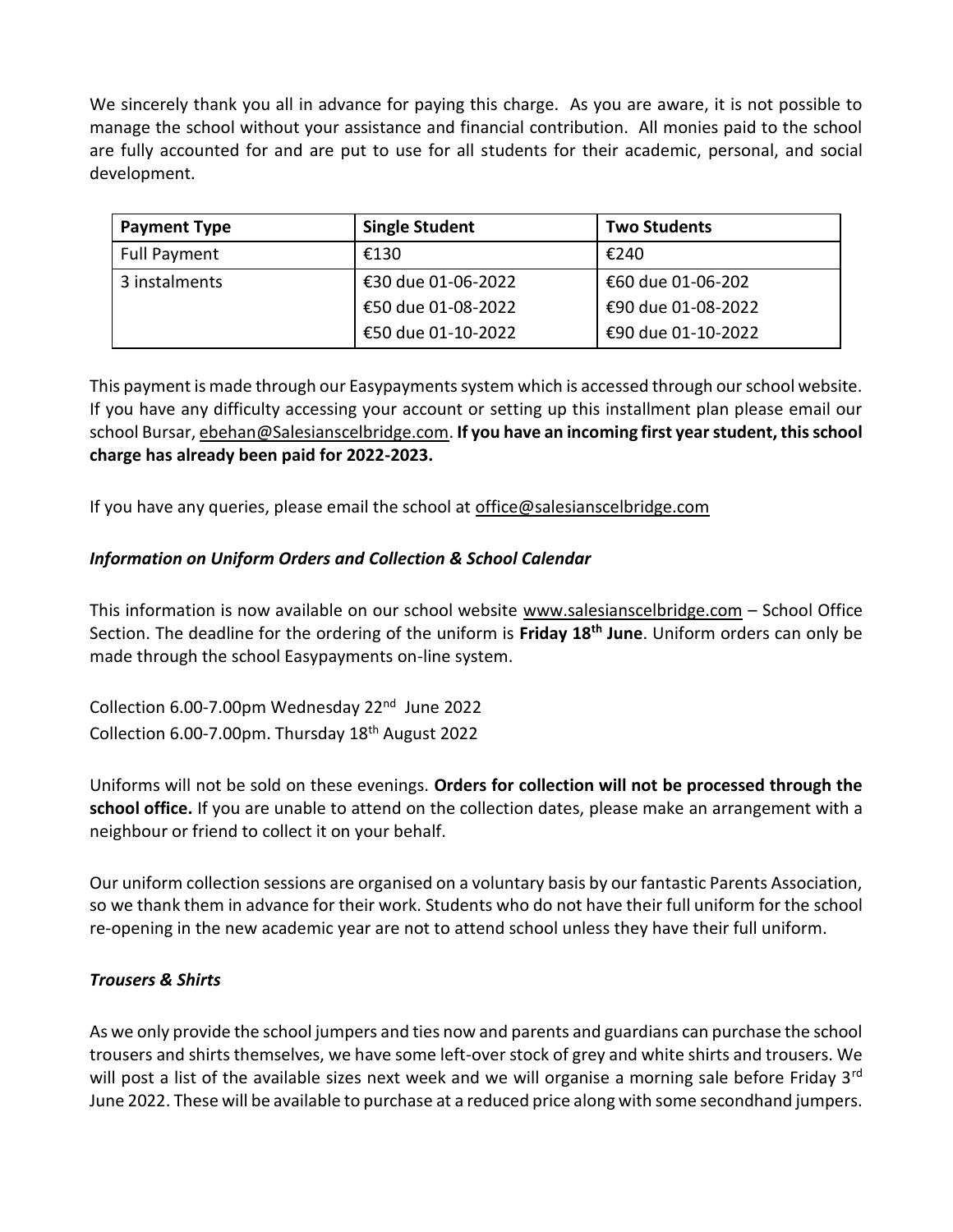### *Book Grant - All Parents & Guardians Invited to Apply – Deadline Friday 10th June 2022*

I remind all parents and guardians that the deadline for applications is **Friday 10th June 2022**.

The application form is available on our website [www.salesianscelbridge.com.](http://www.salesianscelbridge.com/) Please fill in the form on the website.

The process is as follows:

- (i) Fill out this online form and submit,
- (ii) Your application will be processed by the school,
- (iii) You will receive a confirmation email confirming you were successful,
- (iv) The names of the successful candidates will be given to your nominated bookshop.

All applications will be considered, and we endeavor to financially support any application as best we can.

### *Booklists*

All booklists will be available on the school website in June.

### *School Calendar*

Incoming first year students will start on Thursday 25<sup>th</sup> August. The school calendar and start dates for all other year groups will be posted on the school website in June.

# *School Holidays*

The school will close officially for summer holidays on Friday 24<sup>th</sup> June. The school will re-open on Monday 22<sup>nd</sup> August 2022.

### *Reports*

All parents and guardians will have access to the summer reports on VS Ware in June. A text alert will be sent to all students. Please contact Mr. Kerins if you have any difficulties logging into your VSware account mkerins@salesianscelbridge.com

### *SCC 500 Draw & Fundraiser*

We sincerely thank all parents, family members, past pupils, and members of our local and Salesian community far and wide who have supported our SCC 500 draw. The response has been fantastic – better than we could have expected. The school is working on the plans for the new all-weather pitch, and we hope to share with you all soon the first photograph of the diggers moving in to start construction. All funds raised will go towards all school facilities, so your support is greatly appreciated.